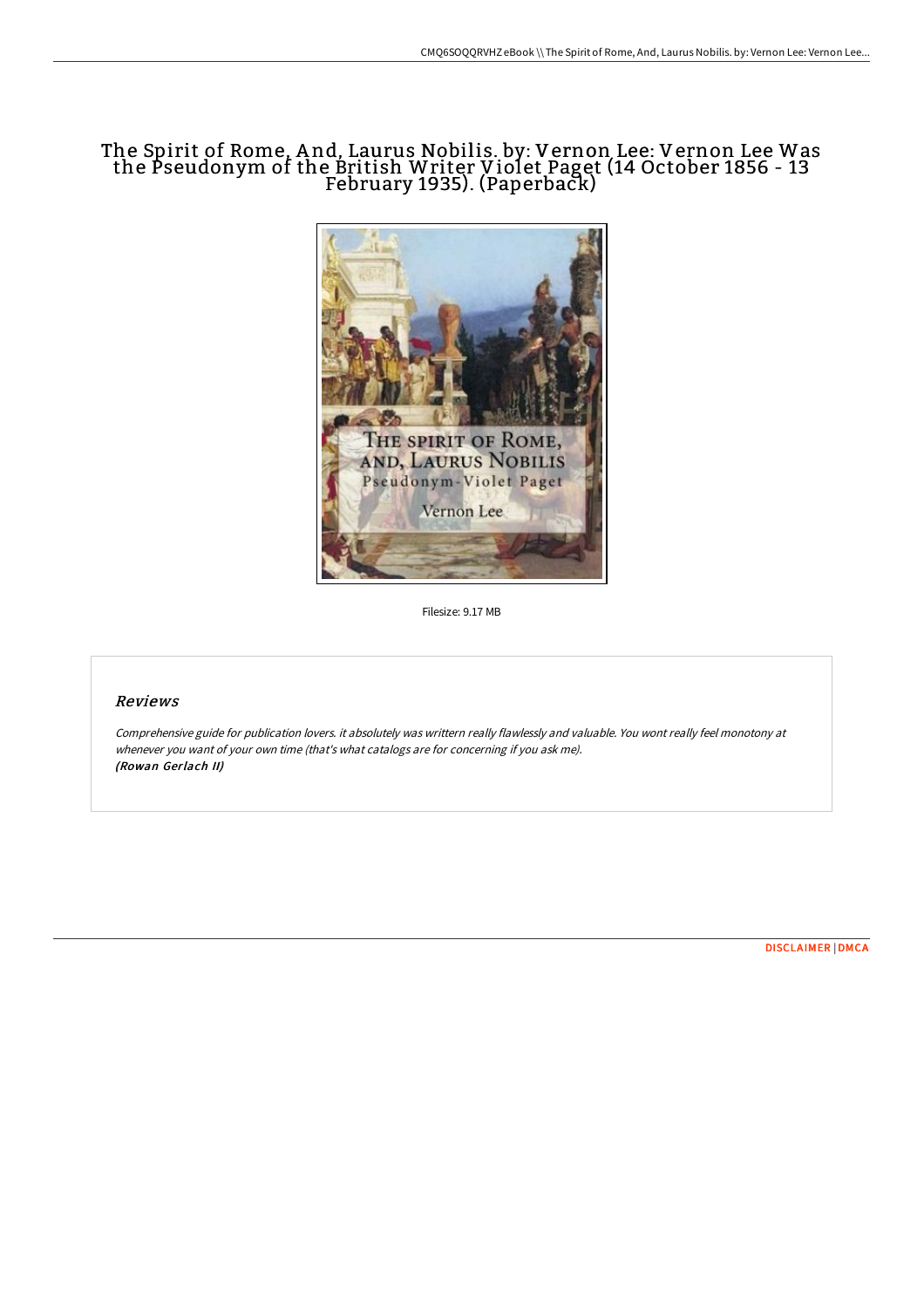#### THE SPIRIT OF ROME, AND, LAURUS NOBILIS. BY: VERNON LEE: VERNON LEE WAS THE PSEUDONYM OF THE BRITISH WRITER VIOLET PAGET (14 OCTOBER 1856 - 13 FEBRUARY 1935). (PAPERBACK)



To get The Spirit of Rome, And, Laurus Nobilis. by: Vernon Lee: Vernon Lee Was the Pseudonym of the British Writer Violet Paget (14 October 1856 - 13 February 1935). (Paperback) eBook, make sure you access the hyperlink listed below and download the ebook or have accessibility to additional information which might be relevant to THE SPIRIT OF ROME, AND, LAURUS NOBILIS. BY: VERNON LEE: VERNON LEE WAS THE PSEUDONYM OF THE BRITISH WRITER VIOLET PAGET (14 OCTOBER 1856 - 13 FEBRUARY 1935). (PAPERBACK) ebook.

Createspace Independent Publishing Platform, 2017. Paperback. Condition: New. Language: English . Brand New Book \*\*\*\*\* Print on Demand \*\*\*\*\*.Vernon Lee was the pseudonym of the British writer Violet Paget (14 October 1856 - 13 February 1935). She is remembered today primarily for her supernatural fiction and her work on aesthetics. An early follower of Walter Pater, she wrote over a dozen volumes of essays on art, music, and travel. Biography: Violet Paget was born in France on 14 October1856, at Chateau St Leonard, Boulogne, to British expatriate parents, Henry Ferguson Paget and Matilda Lee-Hamilton (nee Abadam). Violet Paget was the half-sister of Eugene Jacob Lee-Hamilton (1845-1907)[3] by her mother s first marriage, and from whose surname she adapted her own pseudonym. Although she primarily wrote for an English readership and made many visits to London, she spent the majority of her life on the continent, particularly in Italy.Her longest residence was just outside Florence in the Palmerino villa from 1889 until her death at San Gervasio, with a brief interruption during World War I. Her library was left to the British Institute of Florence and can still be inspected by visitors. In Florence she knit lasting friendships with the painter Telemaco Signorini and the learned Mario Praz, and she encouraged his love of learning and English literature. An engaged feminist, she always dressed a la garconne. During the First World War, Lee adopted strong pacifist views, and was a member of the anti-militarist organisation, the Union of Democratic Control. She was also a lesbian, and had long-term passionate friendships with three women, Mary Robinson, Clementina Anstruther-Thomson, and British author Amy Levy. She played the harpsichord and her appreciation of music animates her first major work, Studies of the Eighteenth Century in Italy (1880). In her preface to the second edition...

 $\mathbb{R}$ Read The Spirit of Rome, And, Laurus Nobilis. by: Vernon Lee: Vernon Lee Was the Pseudonym of the British Writer Violet Paget (14 October 1856 - 13 February 1935). [\(Paperback\)](http://techno-pub.tech/the-spirit-of-rome-and-laurus-nobilis-by-vernon-.html) Online

Download PDF The Spirit of Rome, And, Laurus Nobilis. by: Vernon Lee: Vernon Lee Was the Pseudonym of the British Writer Violet Paget (14 October 1856 - 13 February 1935). [\(Paperback\)](http://techno-pub.tech/the-spirit-of-rome-and-laurus-nobilis-by-vernon-.html)